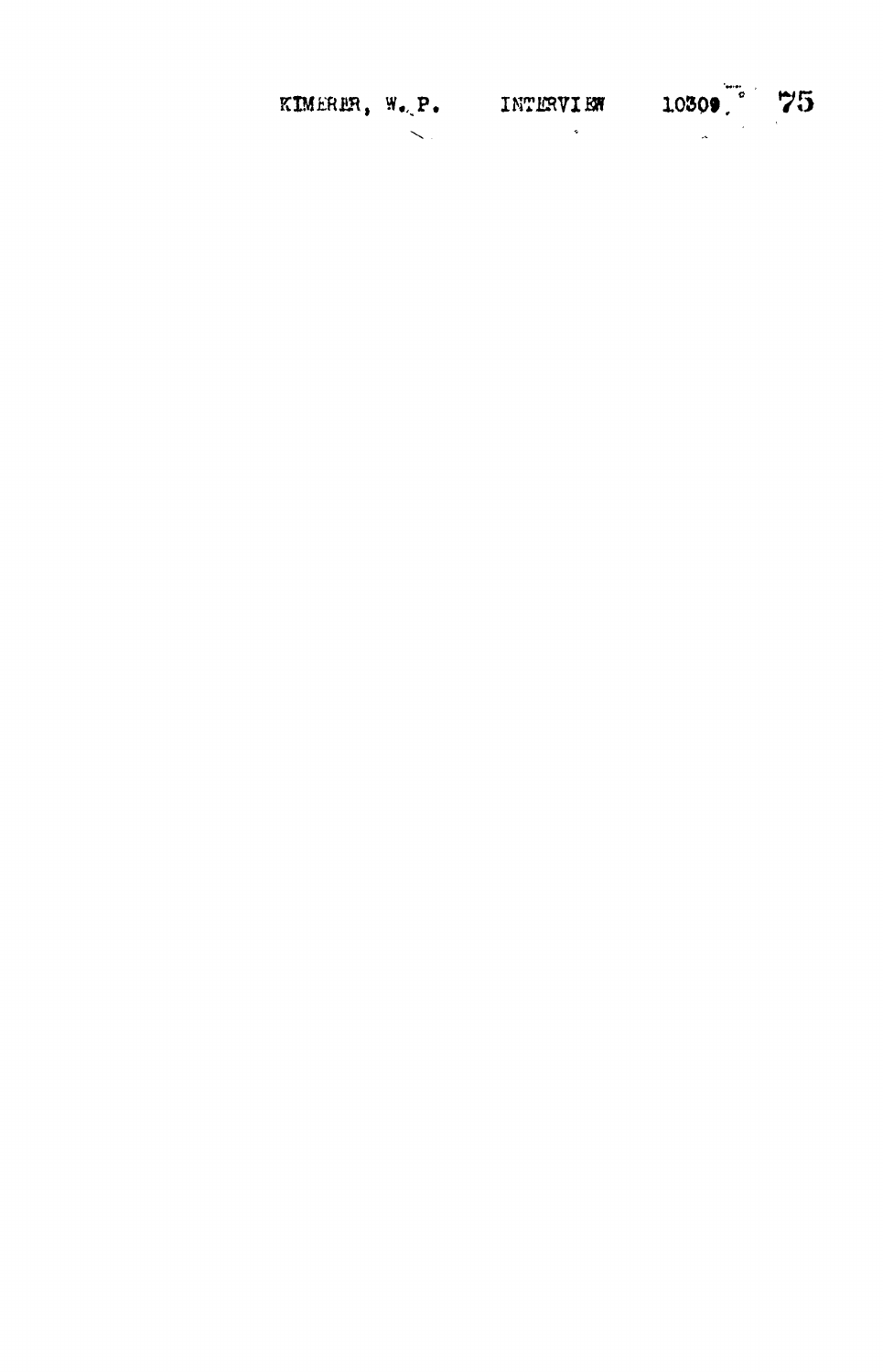|               | Field Worker's name                                           | Louise S. Barnes |                                      |         |
|---------------|---------------------------------------------------------------|------------------|--------------------------------------|---------|
|               |                                                               |                  | This report made on (date) March 18. | $193$ 8 |
| $l_{\bullet}$ | Name W. P. Kimerer                                            |                  |                                      |         |
| 2.            | Post Office Address . Dover, Oklahoma.                        |                  |                                      |         |
| 3.            |                                                               |                  |                                      |         |
| 4.            | DATE OF BIRTH: Month                                          |                  | Day Your 1866                        |         |
|               | $\frac{5}{6}$ . Place of birth $\frac{111 \text{ mod } 3}{6}$ |                  |                                      |         |
|               | Ŗ.                                                            | $\sim$ 100 $\pm$ |                                      |         |
| 6.            |                                                               |                  | Name of Father Place of birth        |         |
|               | Other information about father                                |                  |                                      |         |
| 7.            | Name of, Mother                                               |                  | Place of birth                       |         |
|               | Other information about mother                                |                  |                                      |         |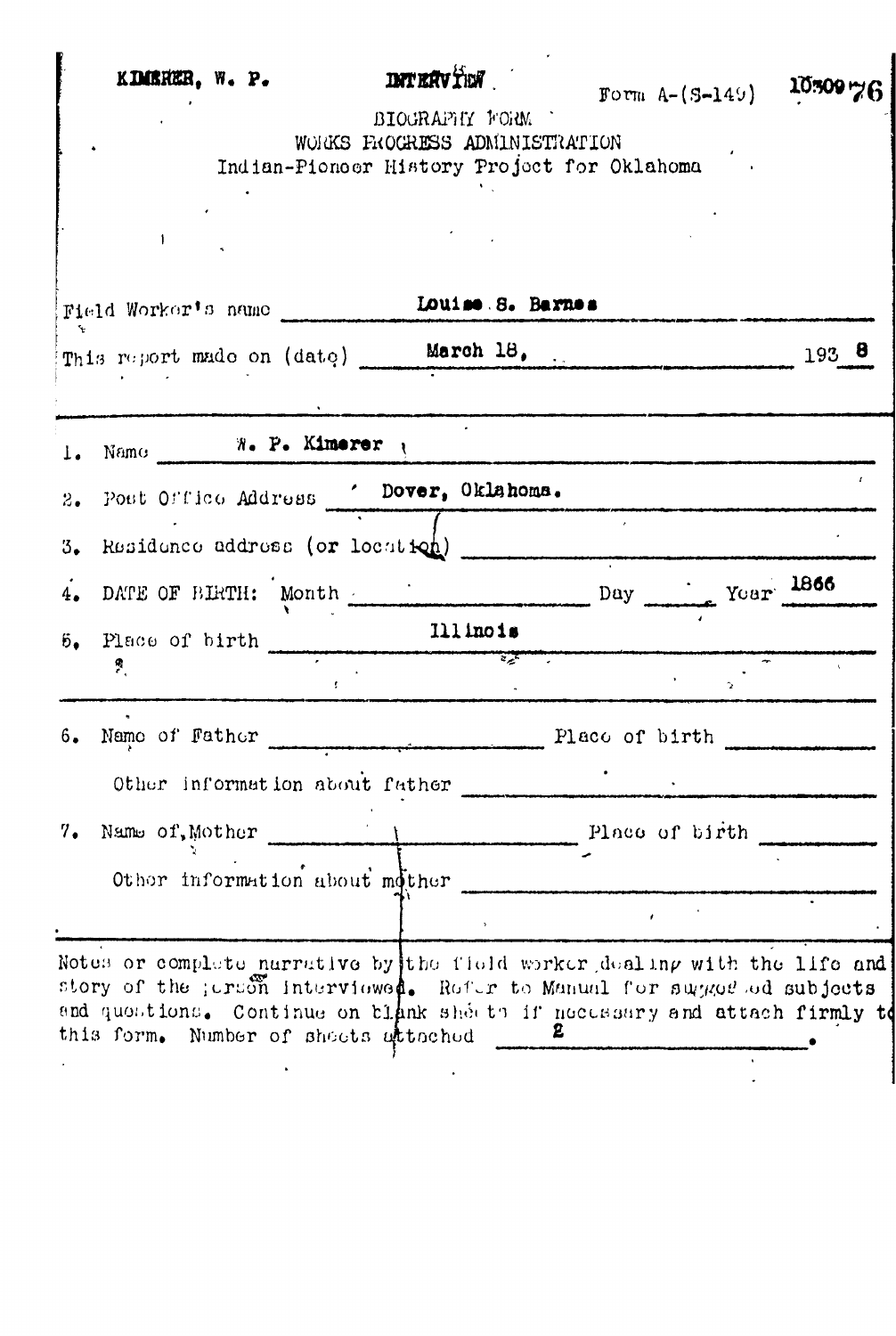## **KDCEHER, W. P. INTERVI3N 10309**

ŕ

**Louise 3. Barnes, Investigator March 18. 1938** 

## **Interview \*ith W. ?. Kimerer Dover,' Oklahoma.,**

**I wau born in 11360 in. Illinois and moved from there to Kansas in 1879. I oaiae to Oklahoma Territory Is 1889 with my father and we made the Run together in e oovered wagon.** When we got to the Strip and came to Salt Fork Creek it was up and we had to camp there overnight so we could get across. **We then drore on to Buffalo Springs, two miles from.the Old OKlahoara line and made the Run and home steaded weat of the Red Fork Ranoh, about tiro o'clock. We oamped on Turkey Creek** that night and it was on this night that we met Ham Merideth and invited him to have supper with us.

**While we were diaouoaing things in general, Mr. Merideth mentioned John D. Qhomplin who took charge of the Indian Tred\*** ing Post and Father asked where Champlin had been raised. **Merideth told Father he knew that Champlin had fought in the war and Father said, "We were buddies and I am going to see if he recognizes me." When we went into the trading post** Champlin knew my father first, and that was the first time